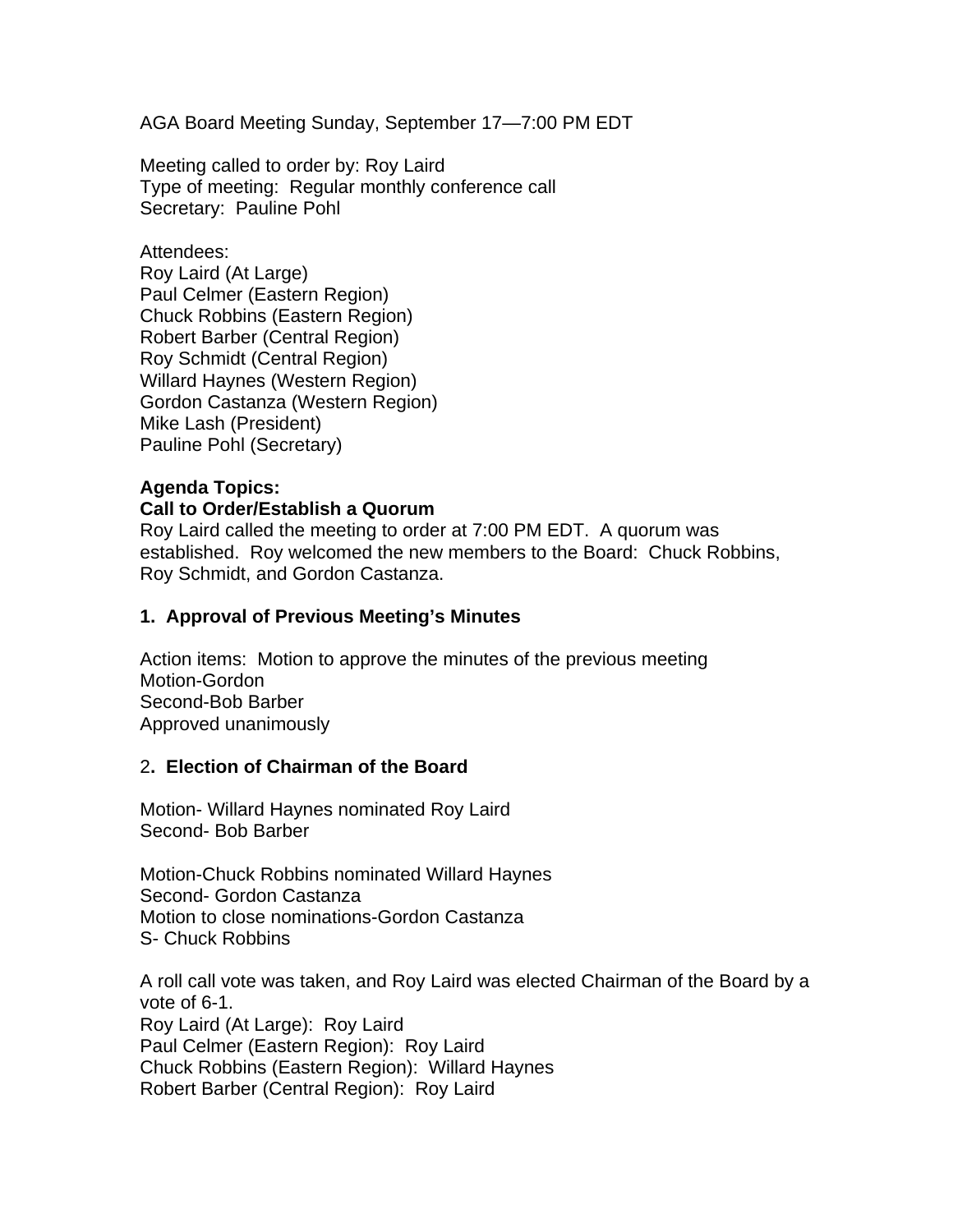Roy Schmidt (Central Region): Roy Laird Willard Haynes (Western Region): Roy Laird Gordon Castanza (Western Region): Roy Laird

# **3. President's Report**

## **a) Ing Funds**

The AGA hasn't gotten any money from the Ing Foundation since February of 2005. The money then was a late payment for 2004. Mike Bull reported that \$51,000 is on the way via Ernest Brown of American Ing Goe. There's a new policy that grant applications need to be submitted before money will be sent. \$120,000 has been requested so far, and the \$51,000 is the part of that that has been approved.

Paul Celmer asked if the Ing Cup tournament is in danger of not being funded. President Mike Lash replied that all Ing events for next year are in danger as no funding is yet available nor has it been promised. The Ing tournaments at this year's Congress were paid for by the AGA. They may be reimbursed from Ing funds that have been recently promised but not yet received. Roy suggested the Board will have to set priorities of what the AGA will continue to fund if the Ing grants stop coming. Paul Celmer asked if getting a new person to take the Ing liaison position might make relations with the foundation run more smoothly? Mike Lash said that George Zhou is the current Ing Foundation liaison, and Mike doesn't believe that George Zhou has caused any of the problems, but a new person can be considered.

# **b) National Youth Tournament**

Mike Lash presented a preliminary proposal for a National Youth Championship Tournament. There will be two divisions: senior and junior. The top 8 players in each division will travel to the tournament. There will be no cash prizes, but travel and accommodations for the top 16 players will be paid for and the winners will represent the U.S. in the World Youth Championship tournament. There will be trophies and possibly scholarships to Summer Go Camp. The estimated budget for the tournament and related expenses is \$10,000-12,000. An application will be made for Ing grant funding of the tournament. If that doesn't come through, we will have to look for corporate or private sponsors of the tournament. (possibly airlines or hotels for tickets or rooms) The idea was approved in concept and details will be developed.

# **c) Congress Surplus Policy**

Mike Lash suggested giving Congress organizers 9 years to spend their portion of profits. Bob Barber said the dollar amount of surpluses being carried on the books isn't too significant. Mike Lash said that a good time to implement a change is when it won't be too much of a burden or look like one group is being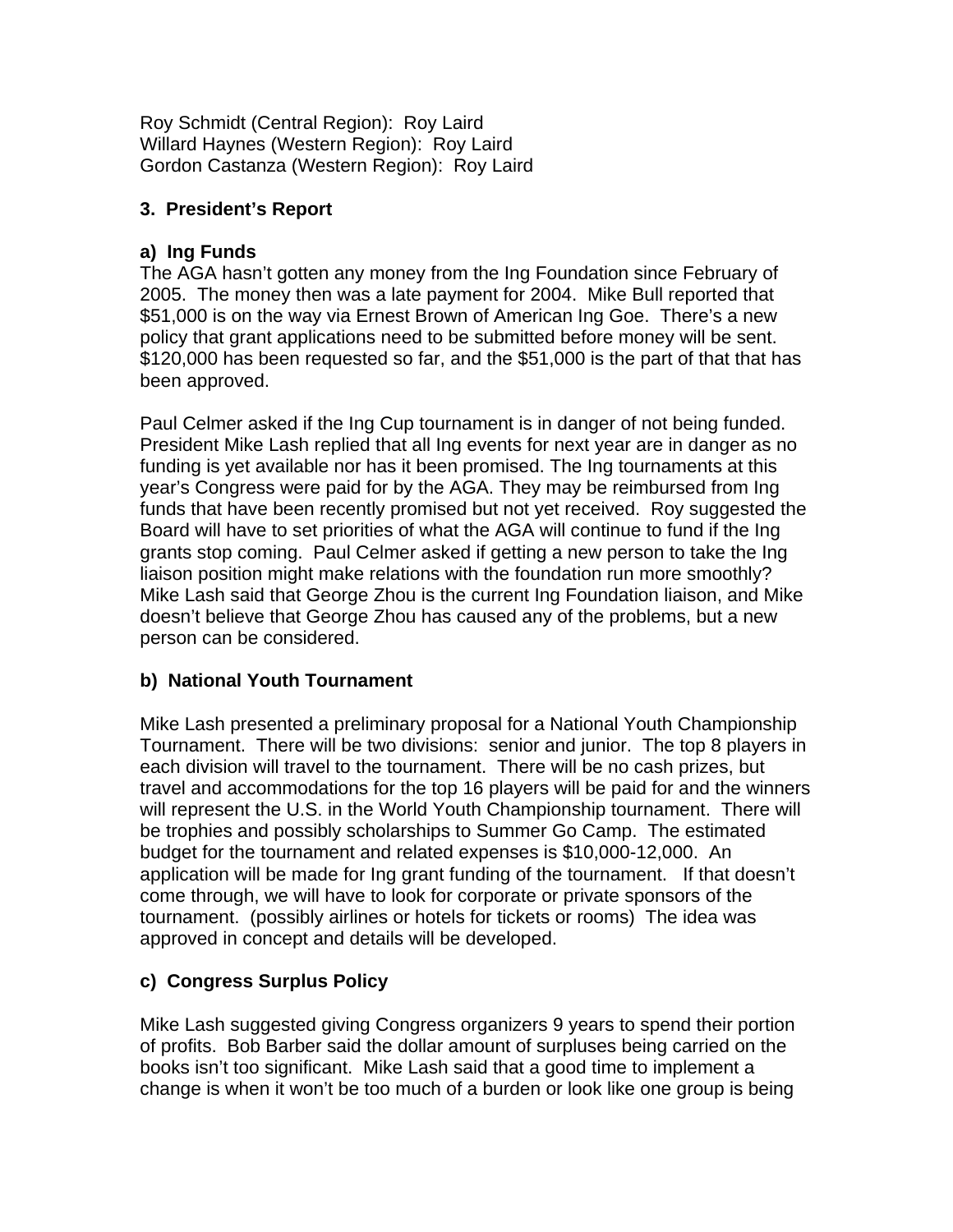singled out. Chuck Robbins said he thinks 9 years is too short of a time, something like 20 years is more reasonable so the group could use until hosting a possible second Congress. Several Board members hadn't seen the proposal, so the topic was tabled until next meeting.

#### **d) Certification of Amateur Players**

Roy Laird presented a proposal for creating an AGA rank certification program. The Board agreed in principal to the program. A committee (Kevin Purvis, Mike Lash, Chris Kirschner, Paul Matthews, Andrew Okun, Chuck Robbins, and Roy Laird) has been authorized to continue to work on the program to:

-- Identify a Rank Certification Coordinator to begin the process of producing certificates, identifying suitable candidates, and to proceed in general managing the program. If no suitable volunteer is available, an estimate should be made of the cost to pay someone to do the work.

-- Propose a detailed fee structure for the Board's approval. Fees should be reasonable, no "gouging the members"; however the Board seems to favor more of a "revenue positive" budgeting process, with a comfortable margin above expenses.

-- The Board also feels that the minimum number of games should be higher than ten.

-- The Board feels that the highest rank we should certify is the highest rank commonly certified in Asia, 7D.

 -- Some Board members felt that a progressive approach to setting fees, and perhaps to the minimum game requirement, might be in order. Maybe a 5D certificate is worth more than a 1D.

# **5. AGF Analysis of AGA-AGF Equipment Expenses**

Terry Benson, of the American Go Foundation has the records, and hasn't delivered them yet, so this item was tabled until next meeting.

#### **6. Fiscal transparency**

Treasurer Ulo Tamm has asked for a replacement. There hasn't been a formal CPA audit of the AGA's finances before. It might be a good time. Mike Lash estimated that an audit may cost as much as \$5000. Chuck Robbins suggested the cost could be even higher. Roy Schmidt mentioned that the books should be in better shape before we invite an audit, and expressed doubt that an audit should be high priority. After some discussion, this issue was tabled until next meeting.